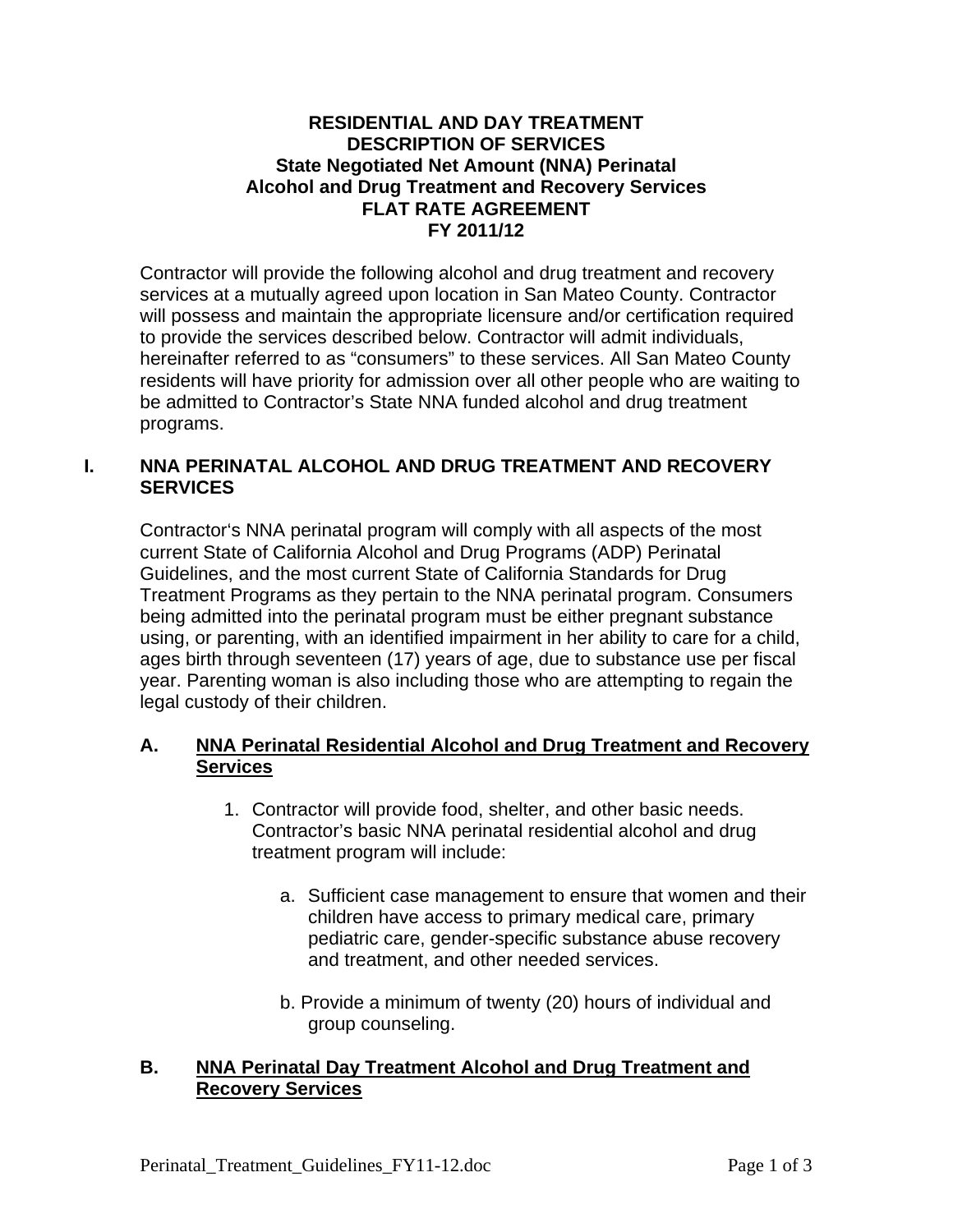- 1. Contractor's basic NNA perinatal Day Treatment alcohol and drug treatment program will include:
	- a. Sufficient case management to ensure that women and their children have access to primary medical care, primary pediatric care, gender-specific substance abuse recovery and treatment, and other needed services.
	- b. This modality provides AOD treatment services in an outpatient setting to each client for two or more hours, but less than 24 hours per day, for three or more days per week.

# **C. Additional Requirements**

- 1. Intake and assessment (utilizing the Addiction Severity Index [ASI]), recovery planning, relapse prevention, discharge planning and case management services for each consumer.
- 2. Ancillary services include, but are not limited to, off-site child care, primary medical care, primary pediatric care, dental care, social services, community services, and educational and vocational training.
- 3. Provide or arrange for services addressing psychological and trauma-informed services.
- 4. Curriculum which will include:
	- a. Vocational education, job readiness, resume writing and continued education;
	- b. Conflict resolution and anger management;
	- c. Parenting skills and family workshops;
	- d. Child development information;
	- e. Socialization and communication skills;
	- f. Alcohol and drug-free leisure activities;
	- g. Physical fitness, nutrition and cooking, art therapy, hypnotherapy;
	- h. Health education, including utilizing medical services and TB, AIDS/HIV, HEP A.B.C, and STD awareness;
	- i. Self esteem;
	- j. Stress management; Court procedures;
	- k. Infant massage therapy.
- 5. Provide parenting skills education including parenting styles, discipline, communication and self-esteem building, child abuse prevention, male involvement, and infant care.
- 6. Consumers will be expected to attend Alcoholics Anonymous (AA), Narcotics Anonymous (NA), and/or other self-help groups during their participation in the program.